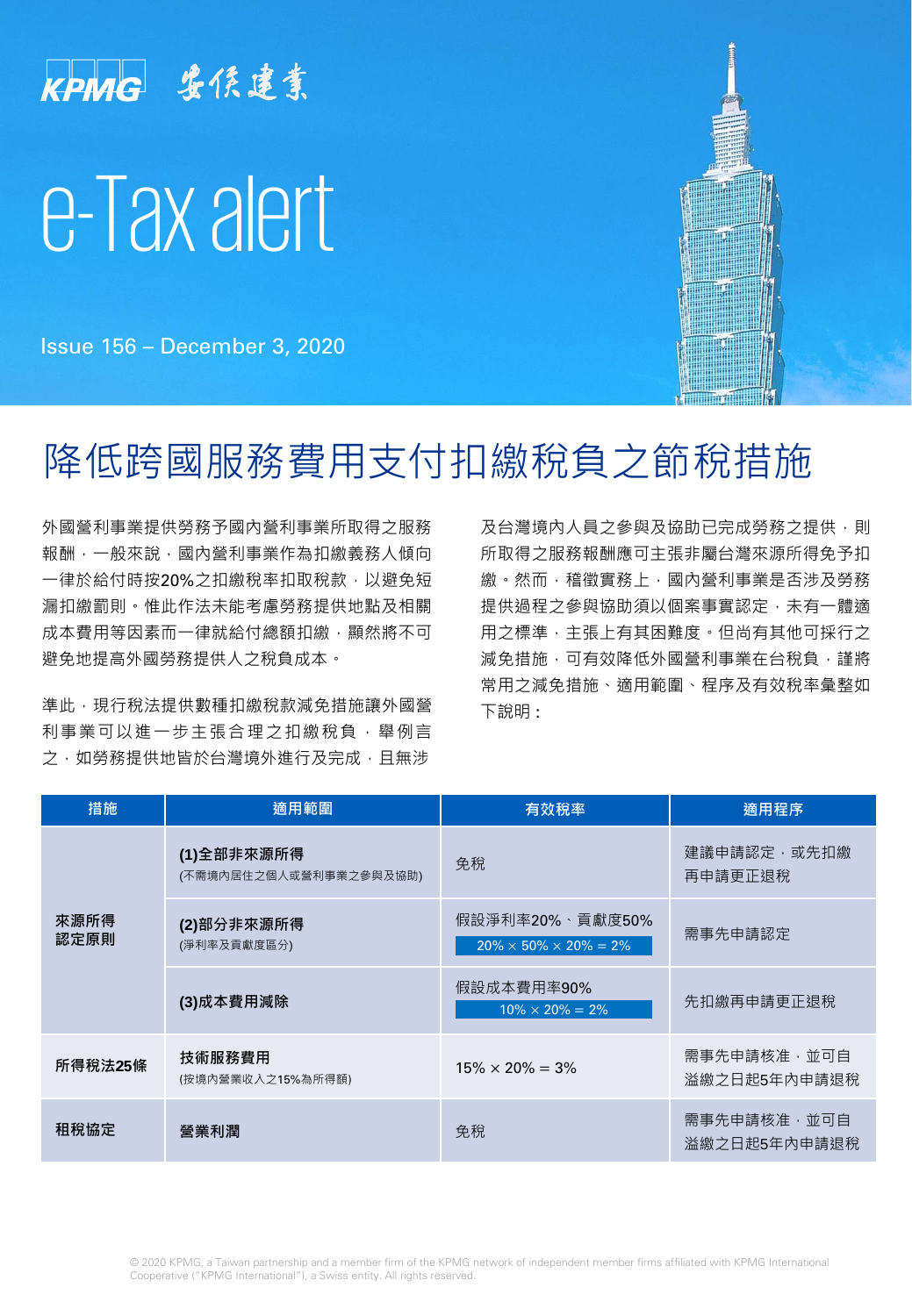若提供勞務之外國營業事業是與台灣簽訂有租稅協定 國家的稅務居民,符合條件之營業利潤可享有免稅之 避免雙重課稅優惠;若外國營業事業非來自與台灣簽 訂有租稅協定國家,但所提供之勞務屬於「技術服 務」,則可以考慮申請適用所得稅法第25條,降低有 效稅率至3%。然而,若案關勞務不屬上述兩類措施 之適用範圍,仍可依照所得稅法第八條規定中華民國 來源所得認定原則(下稱「認定原則」)第15點,申請 成本、費用減除以重新計算台灣來源所得,並辦理更 正扣繳金額及退稅,惟對在台無固定營業場所之外國 營利事業而言,要明確劃分歸屬於提供勞務之成本費 用並提示相關帳簿文據以計算所得額,有其困難 性,此外先繳後退的作業流程,亦使外國營利事業對 繁瑣的退稅流程卻步。財政部為減輕所得人資金積壓 及徵納雙方作業負擔,於108年度9月增訂認定原則第 15點之1,開放外國營利事業得於取得收入前,檢附 相關證明文件向稽徵機關申請核定適用之淨利率及境 內利潤貢獻度,以降低台灣扣繳稅款,適用要件可參 閱108年9月27日第133期之[e-Tax](https://home.kpmg/tw/zh/home/insights/2019/09/e-tax-alert-133.html) alert。

至該法令發布一年多來,許多因不適用租稅協定之外 國營利事業,例如位於中國、美國或韓國等地區之營 利事業,或提供非屬技術服務之外國營利事業皆透過 申請核定淨利率及貢獻度有效降低在台稅負。惟因該 法條施日尚短,稽徵機關於審理過程中亦缺乏前例參 考,故謹將KPMG協助外國營利事業申請境內利潤貢 獻度之經驗,列舉應注意事項如下:

### **淨利率**

– 多數外國營利事業無法提供完整帳簿或文據供稽徵 機關核實認定減除相關成本費用,故通常係透過提 供雙方簽定之合約、交易流程說明等證明文件來申 請適用同業利潤標準核定淨利率;此部分須注意如 簽訂合約為英譯版本,須一併提供中譯版予稽徵機 關。

- 申請函內容須就申請人之主要營業項目、提供服務 內容、服務交易價金計算方式及所提供服務適用之 同業利潤標準淨利率詳細說明;若合約內容涉及多 種服務,稽徵機關亦可要求申請時明確拆分服務及 計價並依據各別服務項目採用合適之同業利潤標準 淨利率。
- 針對合約約定之給付金額,稽徵機關亦會審查服務 內容是否與合約條款相符,並進一步要求提示相關 成本費用組成(如固定或變動費用)、款項具體計價 方式或已開立之憑證等;惟須注意因境內利潤貢獻 度是屬事前申請核定,故扣繳義務人(境內給付者) 應與申請人(提供勞務之外國營利事業)確認給付時 是否已取得核准,避免漏繳稅款遭責罰。

### **貢獻度程度**

- 外國營利事業取得我國來源收入,若其提供勞務行 為或營業行為同時在我國境內及境外進行者,可申 請核定境內利潤貢獻程度。一般而言貢獻度計算方 式包含按工時、成本或營收等比例,但這部分外國 營利事業須提示可明確劃分我國境內及境外利潤貢 獻程度之證明文件(例如會計師查核簽證報告、移 轉訂價證明文件、工作計畫紀錄或報告等)才可核 實核定。
- 若申請人主張服務方式係透過電子郵件、電話會議 及網際網路等方式交付服務成果,稽徵機關則可進 一步要求提示具體服務事證以茲證明境內外分別參 與程度。
- 現階段因境內貢獻程度審核實務上並無明確標 準,除按規定要求申請人提示上述證明文件外,仍 可能視個案情形審查、提問,倘若申請人無法清楚 證明貢獻度之合理性,稽徵機關將依相關規定核定 境內貢獻度為百分之百。

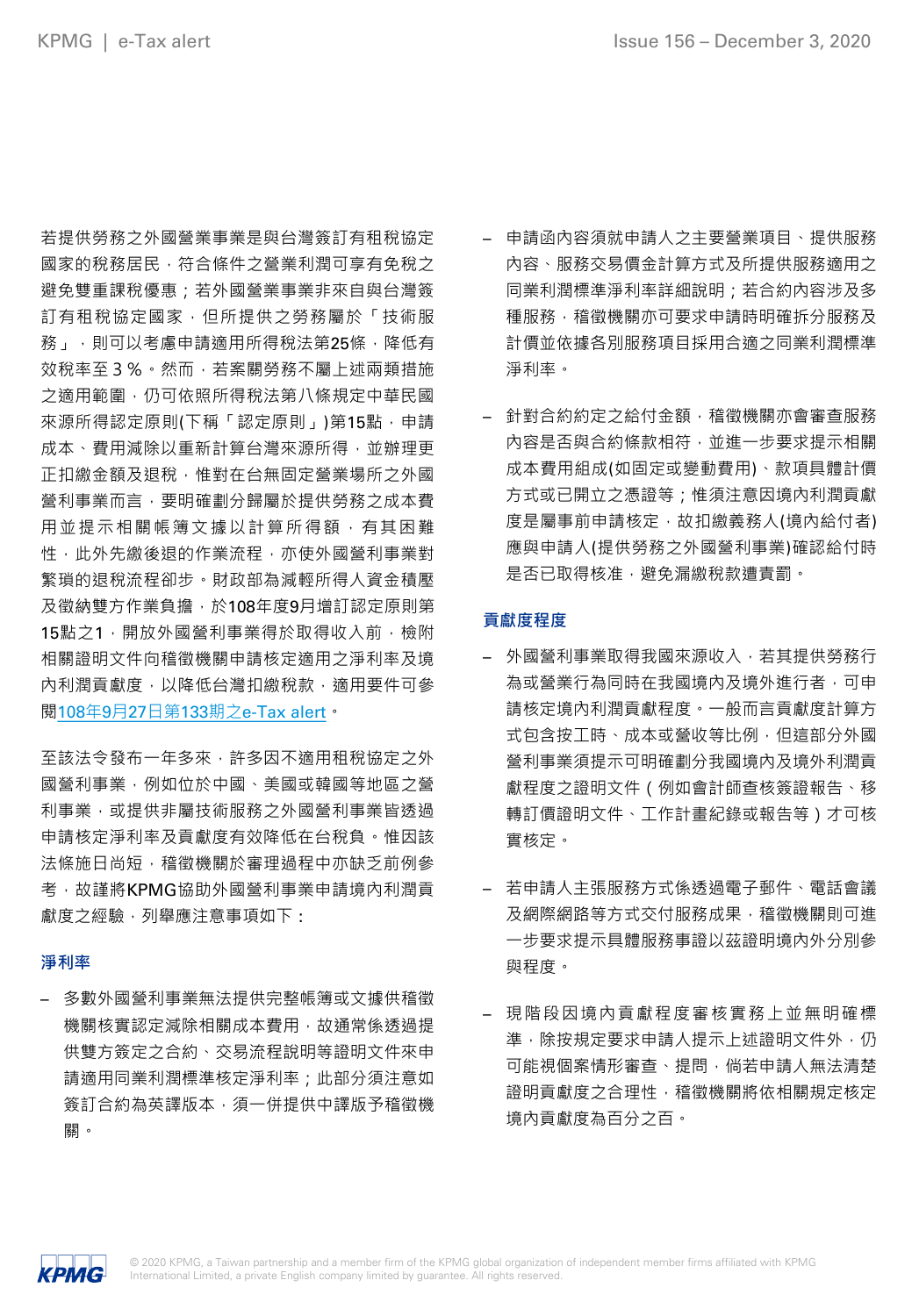# KPMG Observations KPMG觀點

有別於所得稅法第25條規定或租稅協定適用之限 制,及申請認定原則第15點成本、費用減除之執行 過程曠日耗時,造成實務上外國營利事業常變相將扣 繳稅成本轉嫁由台灣企業負擔;而在新認定原則 下,如外國營利事業於帳簿文據之準備有其困難 者,得比照跨境電商核課所得之規定,允許外國企業 得於取得勞務報酬或營業利潤前,檢附相關證明文件 向稽徵機關申請核定適用之淨利率及我國境內貢獻 度,據以計算我國課稅所得額。雖然觀察目前多數申 請案係遭核定境內貢獻程度百分之百,但縱使稽徵機 關僅核准以同業利潤標準計算淨利率,仍能大幅降低 扣繳稅負,例如依服務性質稅局認定之同業利潤率為

21%者,有效扣繳稅率仍可自原本之20%降低至 4.2%(21% × 100% × 20% = 4.2%) · 因此, 建議外 國營利事業甚至國內勞務買受人,應積極評估申請認 定原則第15點之1下之減免措施,以期有效降低外國 營利事業在台稅負之不確定性,避免先繳後退之繁瑣 流程,並在合規範圍內達到節省稅負之目的。



**陳慧玲 執行副總 謝昌君 副總經理 強詩涵 協理**

**作者**